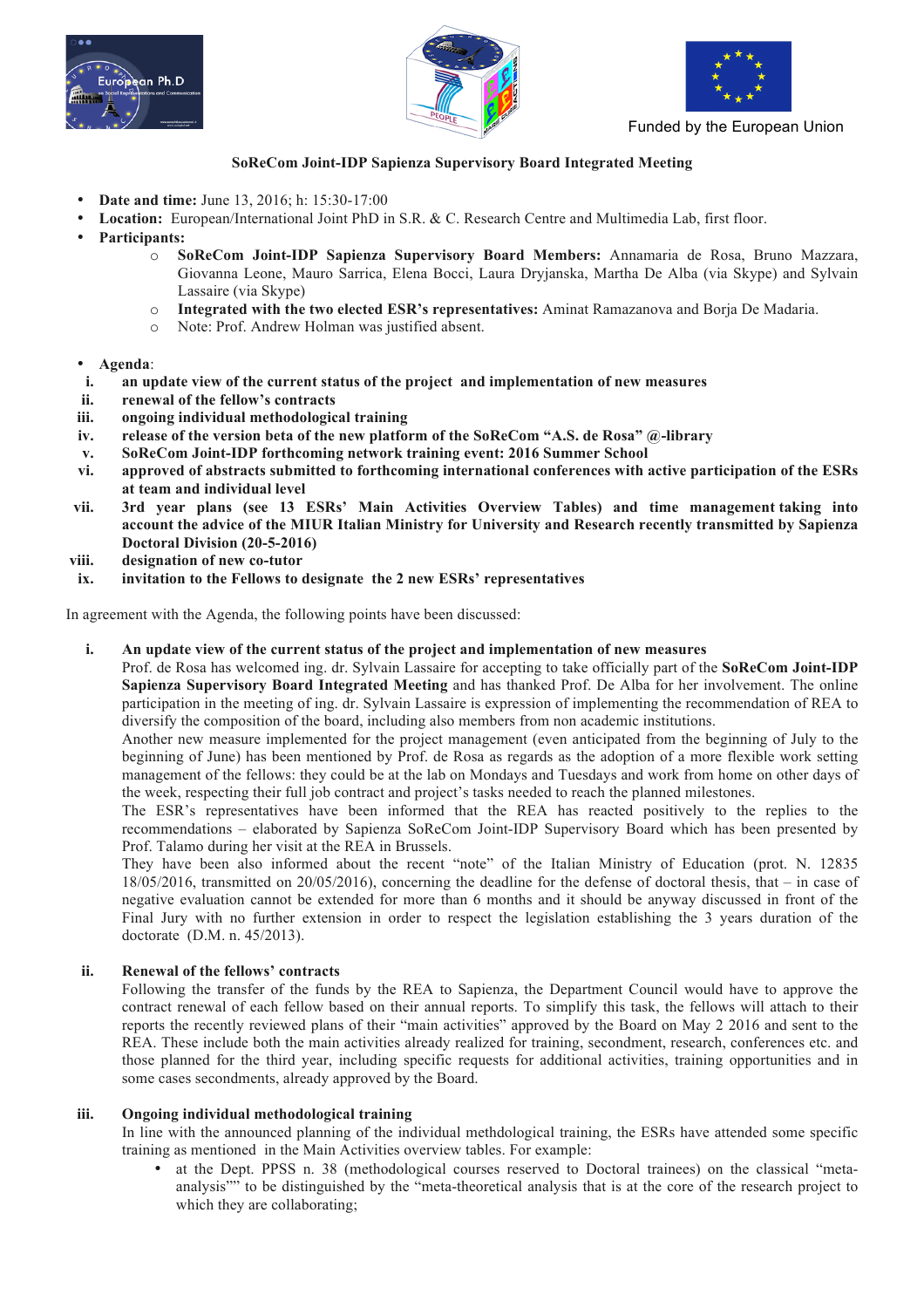





Funded by the European Union

- at the European/International Joint PhD lab one-by-one training sessions led by prof. de Rosa, dr. Elena Bocci, dr. Laura Dryjanska and Martina Latini have already started aimed at training the ESRs in the data analysis with IRAMUTEQ using corpus based on Abstracts and Keywords, as prepared with intensive workload by Martina Latini (thus providing additional support to the ESRs who are engaged in completing the meta-theoretical analysis by the end of June). The results of these analyses will be disseminated by the ESR team during the International Conference on Social Representations ICSR (Marseille, France 14-17 Sept. 2016) in the two sessions of the already accepted Round Table and in the Symposium organized at the conference of the Italian Association of Psychology AIP (section of Social Psychology) (Naples, Italy Sept. 2016) and in other international conferences planned for individual participation taking into account the individual research focus of the ESRs;
- Individual training aimed at using the software SPAD for the multiple analysis of correspondence has been planned for the advanced phase of data crossing the "active variables" detected by the second part of the grid focused on the meta-theoretical analysis and the "illustrative variables" based on the "meta-data" detected by the first part of the grid on bibliographic items. This individual training has been anticipated for Filomena Berardi, due to the approaching International Conference of Political Psychology in Warsaw (July 2016).

## **iv. Release of the version beta of the new platform of the SoReCom "A.S. de Rosa" @-library**

After two years of coordination work in the interface between technical and scientific aspects, finally the enterprise (who has worked for the third digital platform of the *SoReCom "A.S. de Rosa" @-library* ) has released the beta version installed into a new server. At the moment, an intensive check is being performed concerning the platform and the very recent reports concerning last bugs in the system are being submitted to the enterprise. Prof. de Rosa hopes that by the end of June all these issues will be resolved and it will be possible to fill the data in July. Prof. De Alba emphasized the interest of the *SoReCom "A.S. de Rosa" @-library* for Latin American scientists, given that it is much more difficult to obtain some publications. Prof. de Rosa explained that at the moment PDFs have not yet been uploaded to the platform and- until it will not ready as open access tool – it will be necessary to make requests via email to her. A potential collaboration with Elsevier has been also in the agenda to explore different option of the future development and access of this *SoReCom "A.S. de Rosa" @-library,* built in more than 20 years of demanding scientific work, de to its nature not restricted to a traditional repository, but as a "research tool" aimed at the metatheoretical analysis of the entire literature corpus specialized in social representation.

## **v. SoReCom Joint-IDP forthcoming network training event: 2016 22th International Summer School**

Prof. de Rosa informed that the final version of the scientific program of the *2016 22th International Summer School* has been defined in its last version and is available online on the website at the link: http://www.europhd.eu/html/\_onda02/07/33.00.00.00.shtml

As planned in the SoReCom Joint-IDP Annex I, the Summer School will be focused on "The methodological polytheism in the Social Representations literature and its implication in the contemporary communication era: distinctiveness and dialogue between multiple research methods".

Keynote speakers include: Ivana Markova (University of Stirling, Regno Unito), Sylvain Lassarre (IFSTTAR, Francia), Gina Philogene (City University of New York, USA), Mieko Yoshihama (University of Michigan, USA), Monica-Elena Mitarcă (University 'Dimitrie Cantemir', Romania), Martha De Alba (Universidad Autonoma Metropolitana, Messico), Emanuele Fino (University of Sheffield, Regno Unito), and Annamaria de Rosa, Giovanna Leone, Bruno Mazzara (Sapienza University, Italy), while other members of Sapienza Doctoral Board will actively participated in the discussion following the Key Lectures and the ESRs' presentations.

#### **vi. Approved of abstracts submitted to forthcoming international conferences with active participation of the ESRs at team and individual level**

Prof. de Rosa announced that both Round Table proposals for the ICSR have been accepted, as well as the presentations proposed for the AIP Conference in Naples. Moreover, abstracts submitted by Carlos and Aminat have been accepted as well. Dr. Sarrica proposed including Dr. Fasanelli for the AIP Conference as a discussant. The Head of the Department has asked for individual plans of estimated expenses for all events to be attended by each one of them until the end of the contracts.

### **vii. 3rd year plans (see 13 ESRs' Main Activities Overview Tables) and time management taking into account the advice of the MIUR Italian Ministry for University and Research recently transmitted by Sapienza Doctoral Division (20-5-2016)**

Prof. de Rosa informed the ESRs' representatives that the individual tutoring and co-tutoring meeting will have a different schedule, to do not have all the fellows in one day and have more extensive individual session. The Board has taken this decision also considering the new stage of the project and writing the thesis. This would probably start in September, after the participation in the international conferences, considering that in July there will be also the International Summer School preparation.